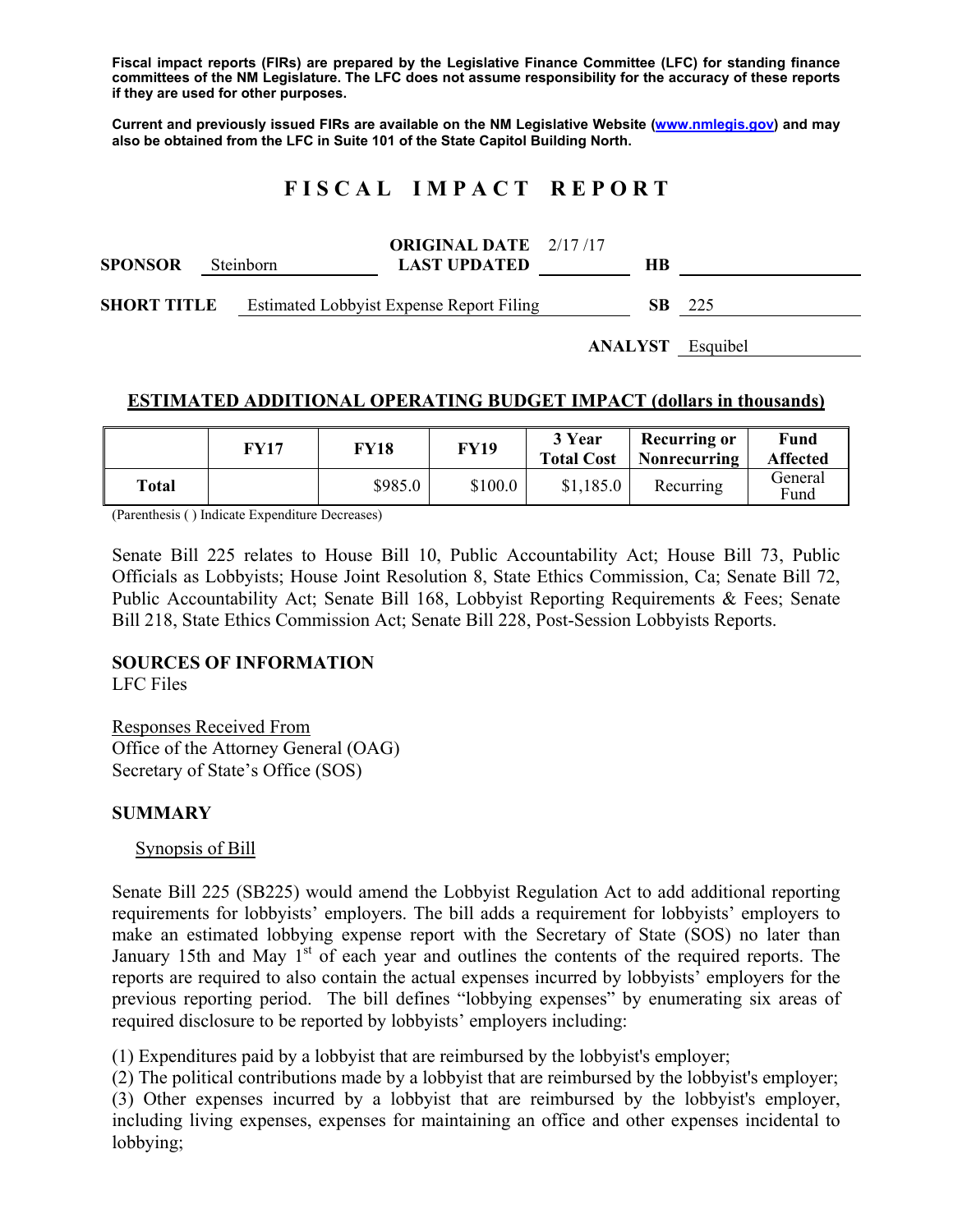#### **Senate Bill 225 – Page 2**

(4) All compensation paid to a lobbyist for lobbying;

(5) The salary paid to the lobbyist for the time that the lobbyist is engaged in lobbying if a lobbyist is an employee of the lobbyist's employer; and

(6) Any other lobbying expenditures made by the lobbyist's employer and not included in Paragraphs (1) through (5) of this subsection.

Section 2 amends Section 2-11-6 would remove the current \$100 threshold for lobbyist expense reporting and instead would require the lobbyist to report the total expenditure to each recipient and adds "gift" as an expense category. Section 2-11-6 (E) proposes lobbyists' employers report the personal living expenses and the administrative costs paid to a lobbyist, and Section 2-11-6 (H) would clarify lobbyists' employers who also lobby must comply with all reporting requirements set forth for both lobbyists and lobbyist employers.

Section 3 would amend Section 2-11-7 to require the new lobbyist employer expense reports be posted online by the Secretary of State (SOS) within 48 hours of receipt, or within 24 hours during a legislative session.

# **FISCAL IMPLICATIONS**

The Secretary of State's Office (SOS) notes its current Campaign Finance Information System (CFIS) is not equipped to make estimated expense reports as required by SB225. The proposed legislation would require the SOS to add an additional reporting type to the lobbyist module of the existing CFIS resulting in a fiscal impact to the SOS.

The SOS submitted an information technology (IT) special appropriation request for \$985 thousand for consideration during this legislative session to replace the current Campaign Finance Information System (CFIS) to accommodate the system modification mandated in HB105 passed during the 2016 session. If this special appropriation is approved, the SOS would be able to accommodate the requirements of this bill in the new system design. Once implemented, the CFIS would need annual maintenance, repairs and upgrades which have an additional fiscal impact of at least \$100 thousand annually based on current IT systems at SOS.

The HAFC recommendation computer systems enhancement funding for FY18 IT systems does not currently including funding for CFIS.

# **SIGNIFICANT ISSUES**

The bill proposes to remove the current \$100 reporting threshold for lobbyists; however, the amended language in Section 2-11-6(A) (1) is unclear regarding disclosure of total expenditures incurred "for each recipient." It is unclear whether the intent of the amendment is for the lobbyist to disclose the vendor providing the service as the "recipient" resulting in the expenditure, or if "recipient" is intended to mean the legislator or other official who may be benefitting from the expenditure incurred by the lobbyist.

The sponsor may want to consider adding a small dollar threshold such that small items such as a cup of coffee or a stick of gum do not require disclosure.